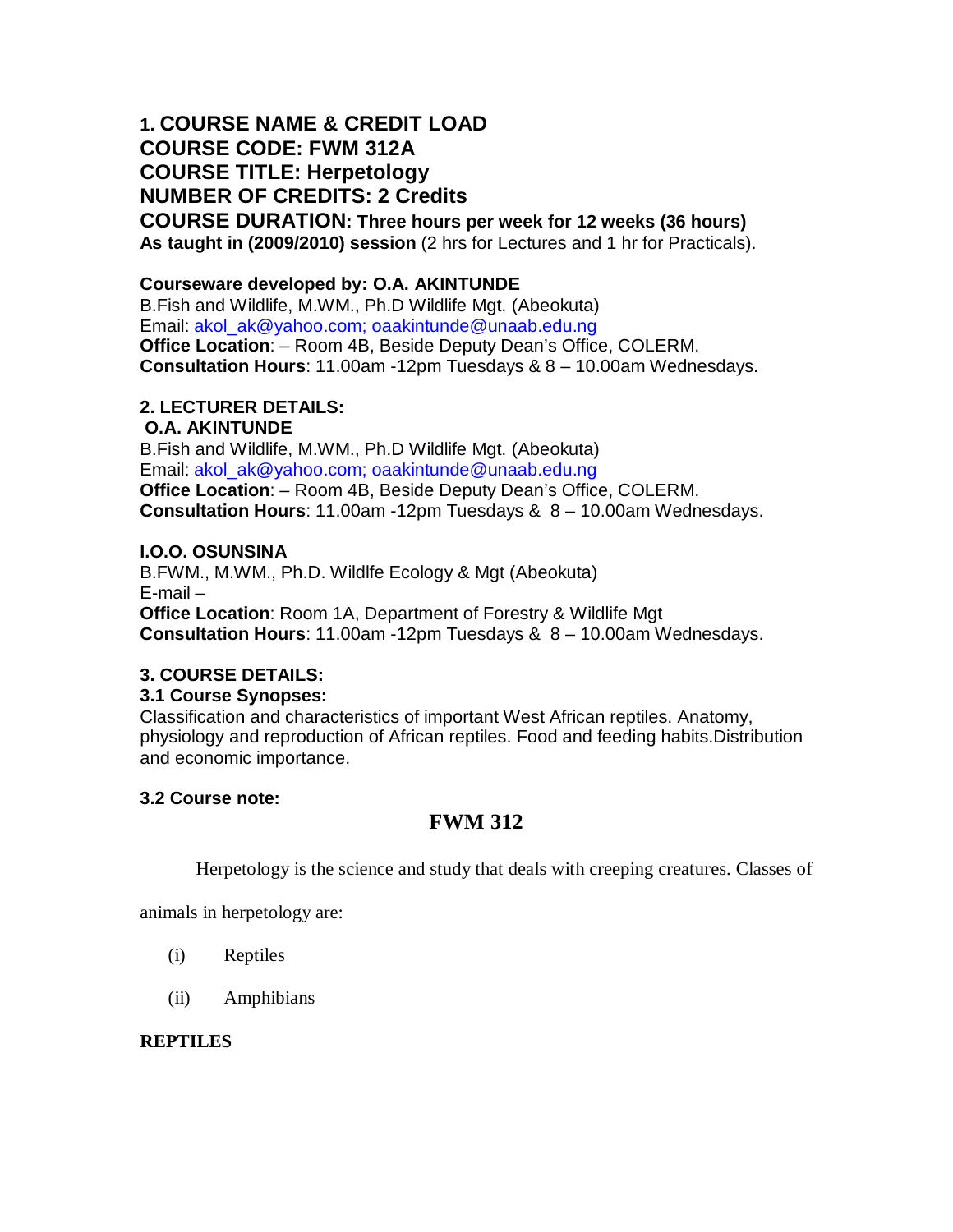They are vertebrate and they possess all the features that are characteristics of their phylum.

## **CHARACTERISTICS**

- (i) Bilateral symmetry
- (ii) Possession of skull
- (iii) Backbone enclosing a tubular nerve cord which is expanded in the head region to form the brain.
- (iv) Eyes, Nose and ears
- (v) They have a heart, a blood system that is closed-off from the body cavities and a standard complement of viscera.
- (vi) They have alimentary tract.
- (vii) They posses excretory and reproductive organs.
- (viii) They have a paired limbs or vestiges

#### **GENERAL CHARACTERISTICS OF REPTILES**

- 1. Reptiles are poikilothermic or cold blooded. Poikilothermy do not refer to the absolute temperature of the body but signify the lack of an effective internal mechanisms for regulating the body temperature in response to the changes in temperature of the environment. However, other methods of temperature control involving the utilization of external sources of heat are employed such basking in the sun, hibernation, running, staying closer to light etc.
- 2. As a rule, reptiles breadth atmospheric air by means of lungs. They never possess gills like fishes and amphibian larvae.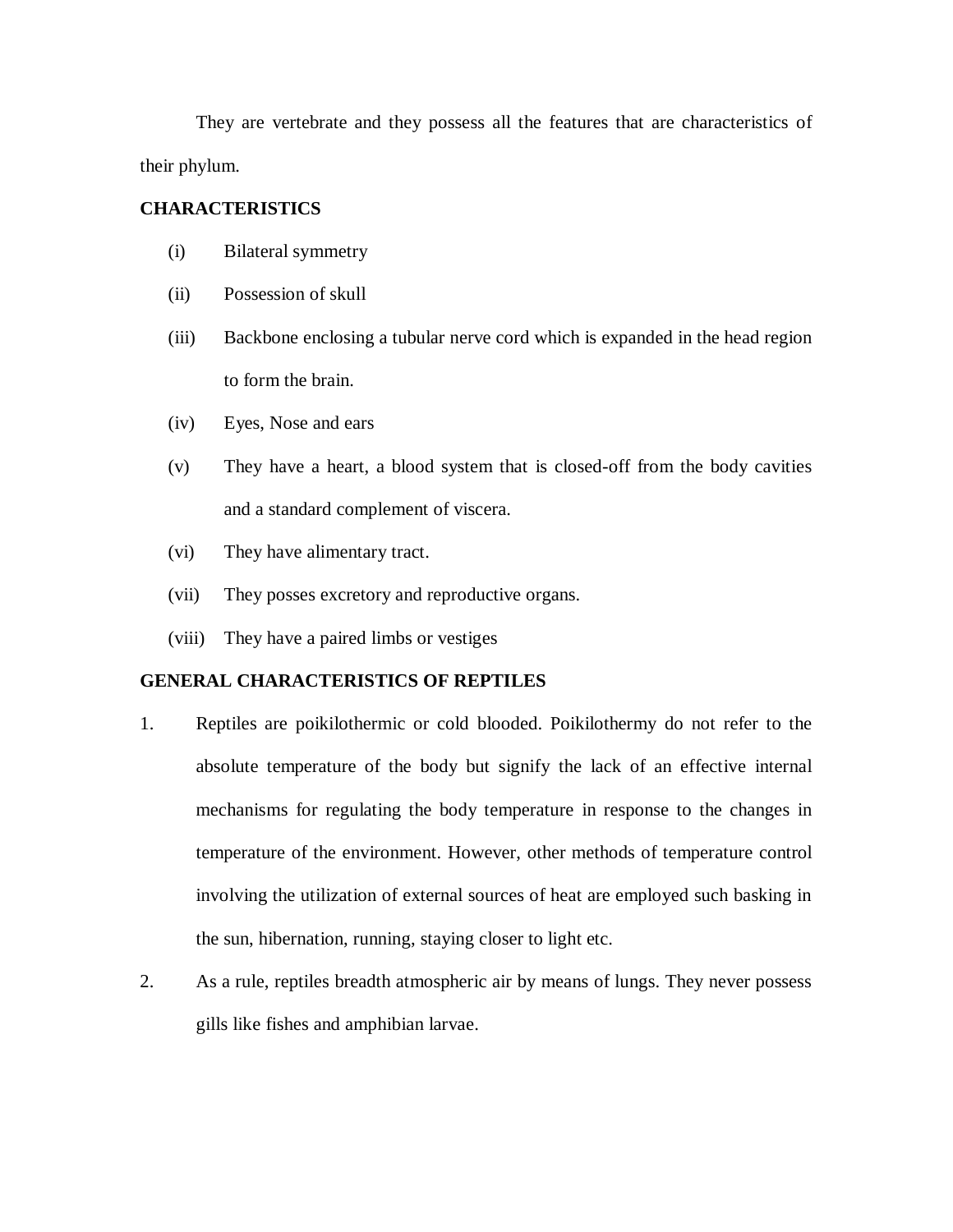- 3. Almost all reptiles are covered with scales or scutes. A xtics which distinguish them from amphibians.
- 4. Most reptiles lay eggs which have much yoke with extra-embryonic membrane. These eggs are laid or deposited on land though some bear their young alive e.g.
- 5. At birth or hatching, the young reptiles are essentially and completely similar in shape and habit like their parents.
- 6. The ventricle of the heart is usually only partly divided by a septum and two separate aortic trunks arise from it.
- 7. Like amphibians, reptiles have only one bone in the ear to conduct sound vibrations from the ear drum to the inner ear.
- 8. In size, reptiles show great variation, though most living forms are of modest size. tiny lizards the smallest of modern reptiles may be under 5cm long while the largest living crocodiles and snake may reach length at least 6 and 9cm respectively. The biggest dinosaurs were 18-27m long and had weights up to 51000kg.
- 9. Reptiles inhabit many different sorts of terrains and have evolved diverse patterns of structure and behaviour. They can be found in tropical forest and all over the edges of tropical beaches. They have flourished in warm seas and freshwater and have made their homes in prairies and deserts. Only in the tundra and the icy Polar Regions, the top of high mountains and the depths of ocean and lakes have remained inaccessible to them.
- 10. Many reptiles are terrestrials and can walk, run or crawl on the surface of the earth. Some of them pursue a secretive existence under stones (they hibernate)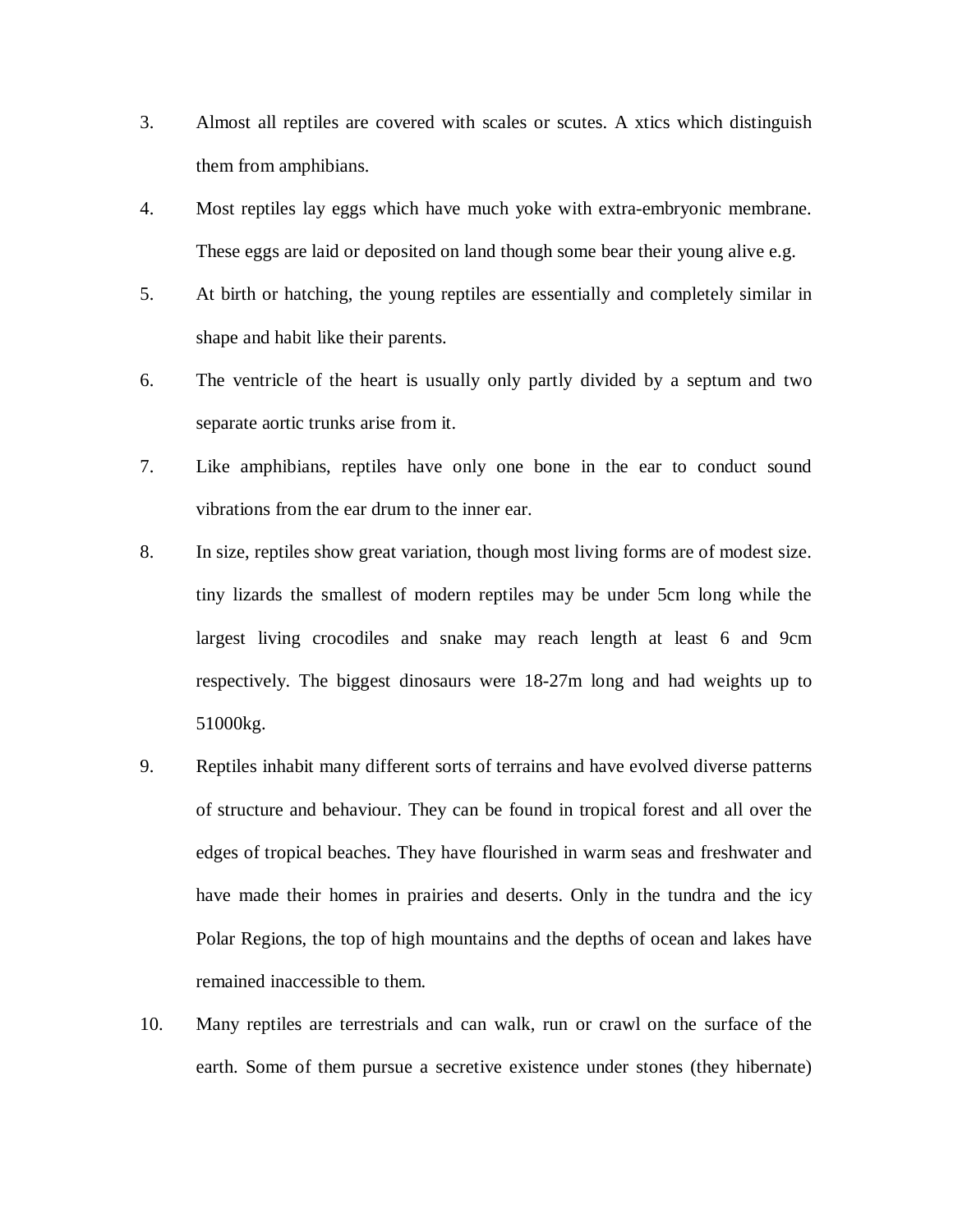and among the roots of vegetation or could burrow underground while others spend most of their lives among the foliage of trees.

## **TE REPTILE BODY**

- **1. THE SKIN:** By comparison with the skin of an amphibian e.g. frog, the reptilian integument is comparatively water proof as in other vertebrates. It is made up of 2 main layers.
- (a) The superficial epidermis. this is derived from the embryo from the outer most layer (ECTODERM).
- (b) An inner dermis derived from the mesodermal tissues.

The scales of reptiles are formed mainly from thickness of the epidermis large plate – like scales such as those this form the outer layer of a turtle shell are often called SCUTES.

Scales / scutes may be modified to form crest horns or other features. The outer part of the scales are composed of dead horny tissues of this the protein keratin forms a large part.

They are continually being shed from piece meal or sometimes being sloughed off periodically in one piece as in snakes. The loss is made good by the prolification of the living cell in the deepest layer of the epidermis. The dermal part of the skin consists mainly of connective tissue and contains nerves, blood vessels and involuntary or smooth muscle fibres.

The dermal part of the skin contains most of the pigment cells these are responsible for the colour of the skin and may be involve in the process of colour change.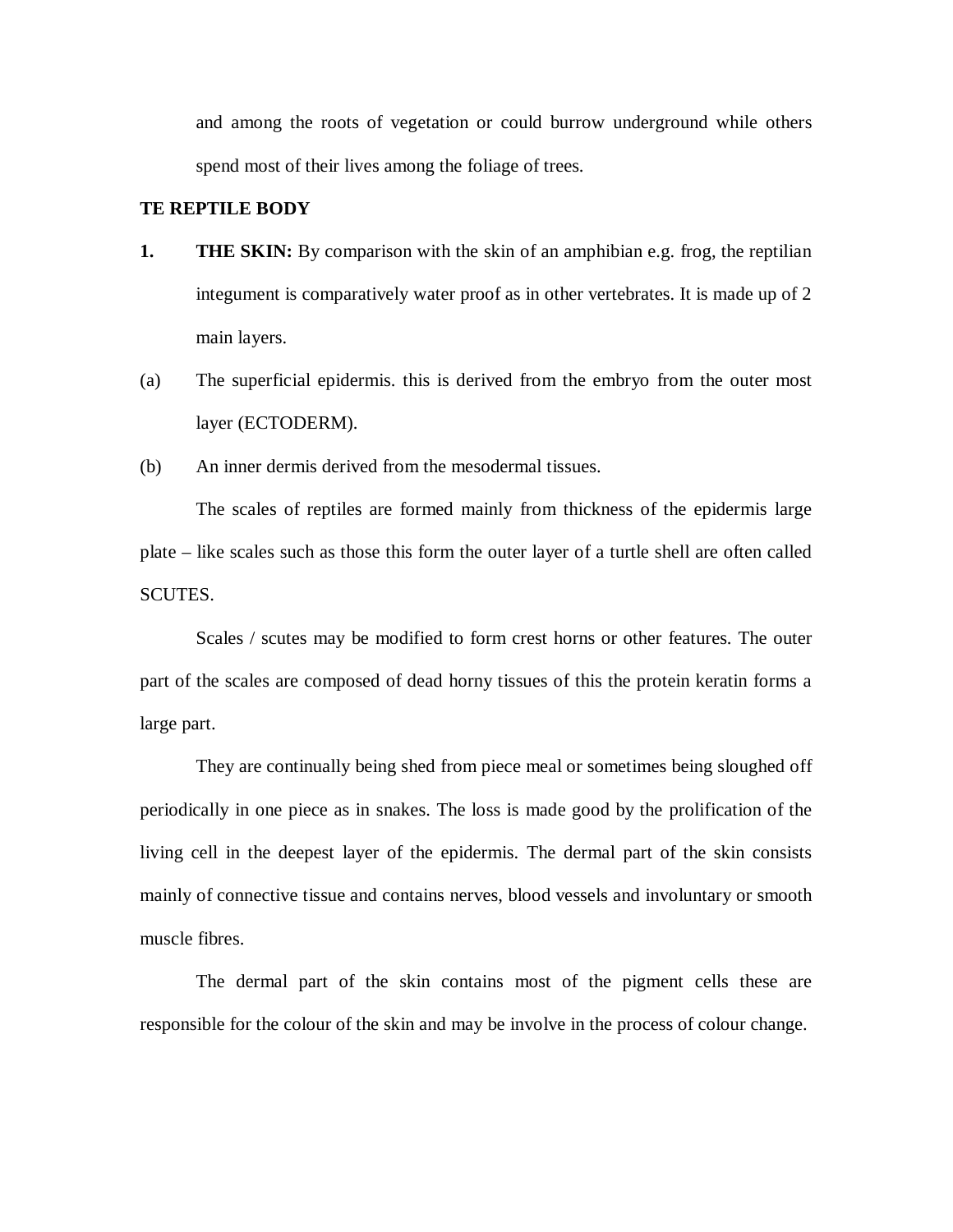The scales of reptiles constitute the series of unit this may vary in numbers and position only very slightly between individual of the same species and more remarkably different between different spps. so scale count are therefore used as aids for reptile identification.

**2. TEETH:** Most reptiles possess teeth and in certain groups e.g. snakes. This shows remarkable modification of their structure and function. The tooth tip is usually capped with a thin layer of extremely hard highly calcified enamel like structure. This enamel is nearly always hamogenous (of the same) in structure unlike the enamel of mammals. In most reptiles, the teeth are shed and replaced through out life like mammals.

In some reptiles, the replacement follows an alternation pattern between any 2 functional teeth there is often an empty tooth space. The teeth usually have a fairly single conical or peg-like form though they may vary in size and shape over different parts of the jaw. They are not clearly differentiated into incisors, cannies and molars and neither do they develop complicated crown patterns like the chick teeth of mammals.

In some reptiles, the teeth are restricted to the bones along the edges of the jaws or the pre-maxillae and maxillae above or the dentaries below and in some reptiles the teeth is entirely absent e.g. Turtles where they are replaced functionally by horny beak.

#### **SKELETON OF REPITLE**

The internal skeleton of a reptile is compose of 2 kinds of tissue these are cartilage and bone.

The bones may arise in the embryo either by ossifying directly in connective tissue or by ossification of pre-existing cartilaginous frame-work. Those this develop in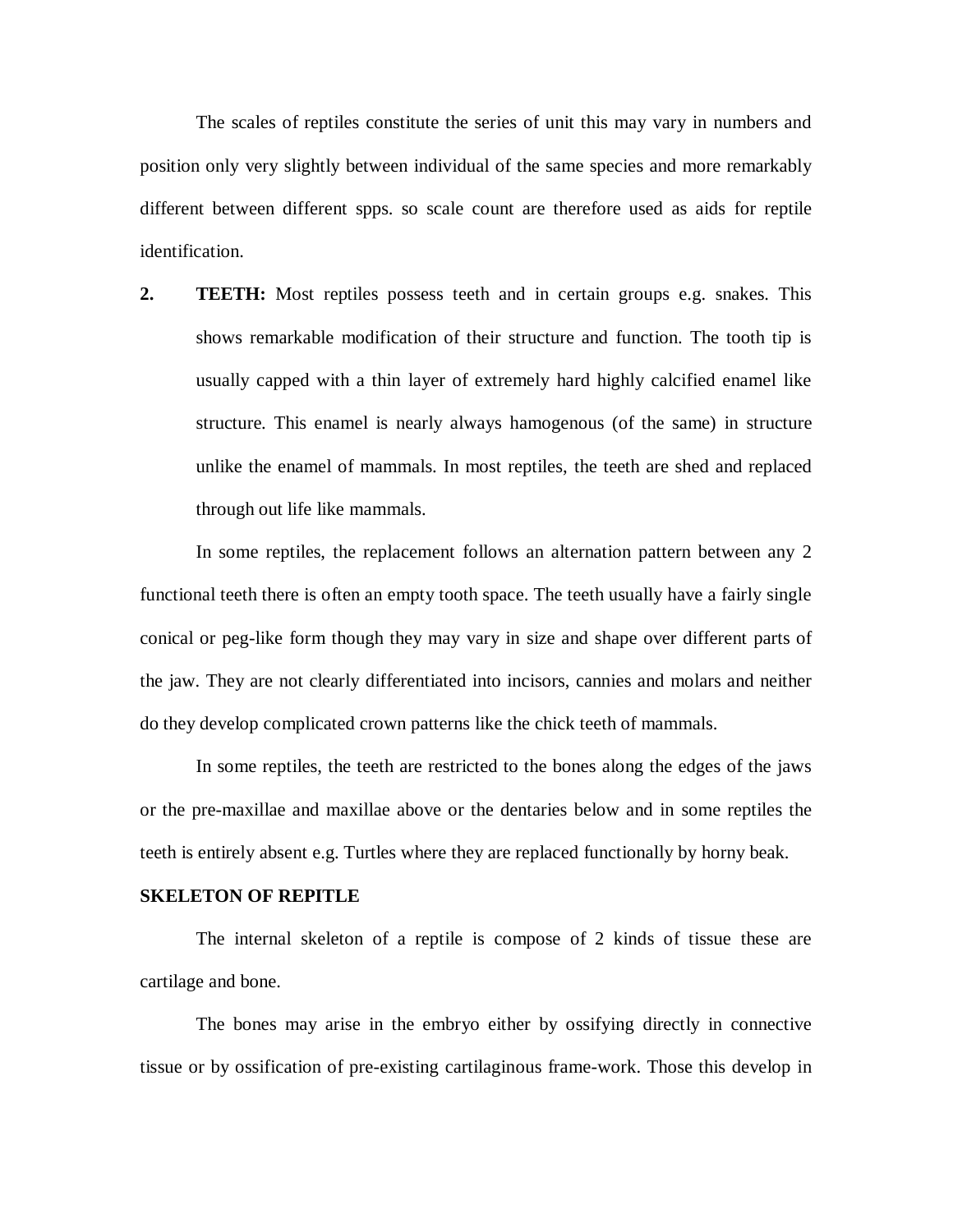the first manner are known as "membrane" or "dermal bone" and this mostly occur in the skull or shoulder girdle while bones that develop in the cartilaginous framework can be found in the ribs, sternum and pelvic girdle and limb. Bones grow in length by the development of dir cartilaginous extremities. The tissue so formed is been developed into bones.

#### **THE SKULL**

Skulls of reptiles consist of 2 shells one inside and the other outer.

The outer part or layer is made up of dermal bones this mostly lie just beneath the skin or the lining of the mouth WHILE the inner bone surround the brain, inner ear and the nose and is perforated by canals for the cranial nerves.

In reptiles, the outer shell is represented by the bones of the skull roof and sides, those around the eyes, those in the upper jaw and palate and most of those in the lower jaw. In some reptiles especially lizards or snakes, both the upper jaw and the lower jaw are moveable on the cranium and this phenomenom is called "KINESIS". The number of separate bones particularly of dermal bones in the reptilian skull is considerably greater than that in the mammals. The vertebral column support the body along its length and gives attachment to the back muscles this plays an important role in locomotion.

#### **THE LIMBS**

Majority of reptiles have four limbs though in some groups one or other of both pairs of the limbs may be reduced or even entirely absent e.g. snakes, crocodile. The upper part of the shoulder girdle is formed by the scapula. The socket of the shoulder joint lies at and junction of the scapula. The pelvic girdle consist typically of 3 palate of bones.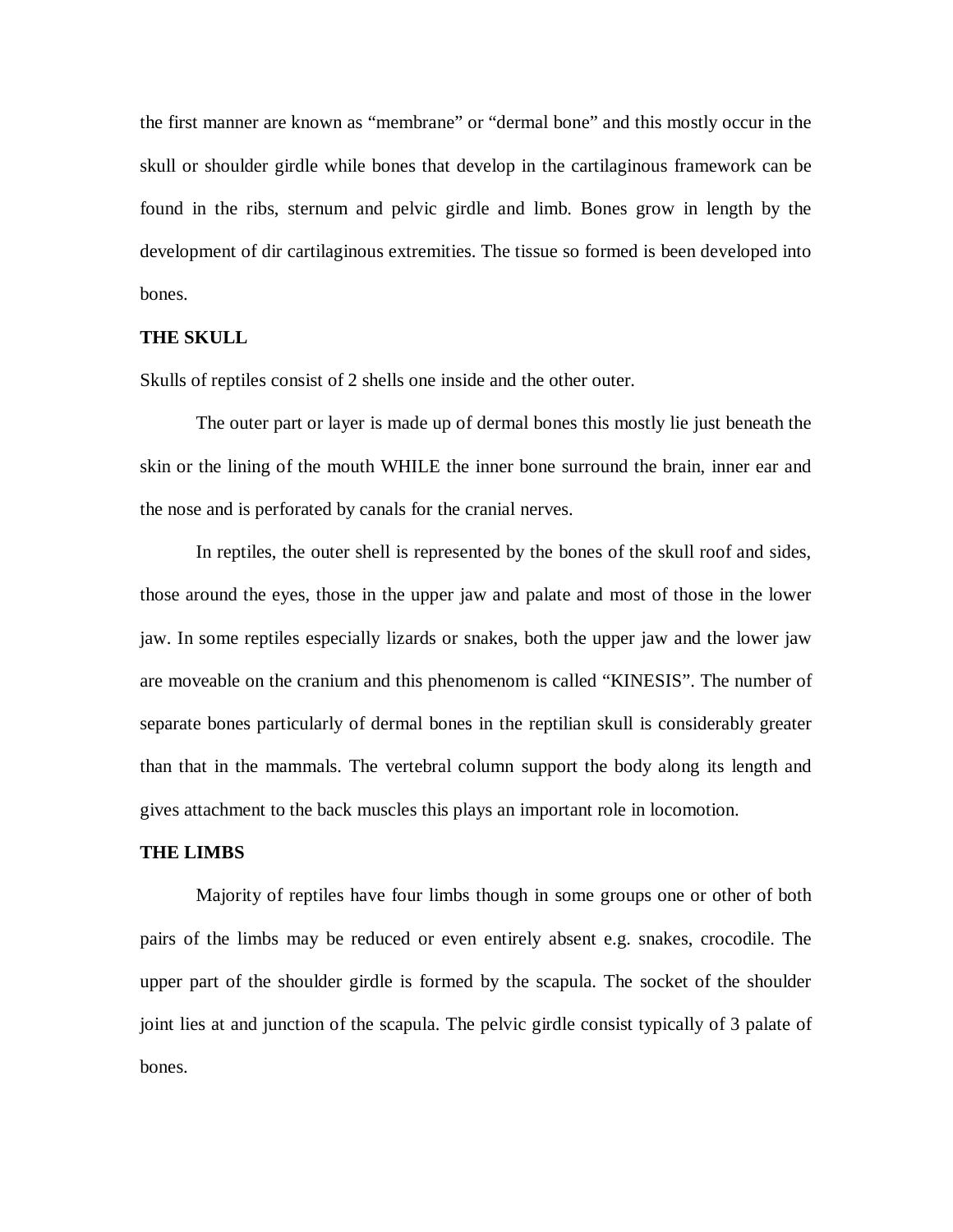- (i) Ilium above this is generally firmly connected with the canal
- (ii) Aetabulum or socket for the fermur lies at the junction of these 3 bones.
- (iii) Pubis and ischium usually meet din fellow of the opposite side in a broad joint. The pelvic bones give attachments not only to muscles of the leg and high but also to some of those of the ventral abdominal wall and tails and sometimes also to those of the male organs for copulation. The femur is usually stout with a cylindrical shaft and broad ends and has prominent processes (trochanters) for muscle attachment near its heads. The foot of reptiles shows a greater variation from those mammaliar counterpart. Some are hook like in shape, webbed and some are twisted perculiar to the environment of that reptile.

#### **THE BRAIN**

The reptilian brain lies quite loosely within the cranial cavity and surrounded by tough vibrous membrane called "DURA MATTER". The hinder part of the brain is well protected by the bones of the back and base of the skull as well as those of the roof. Brain account for about 1% of the body weight in medium size lizard the (*Lacerta viridis*), the brain account for about 0.5% of the body weight and in large reptiles, this proportion is very great reduced. The brains of reptile like those of other vertebrate can be divided in to 3 these are (i) Fore (ii) Mid and (iii) Hind region of the brain.

The fore brain consists of 2 cerebral hemispheres these are hollow with a surrounding cavities known as the "Lateral ventricle".

The roof of the mid brain or tectum is extremely well developed and forms a pair of prominent optic lobes this receives majority of fibres from optic nerves.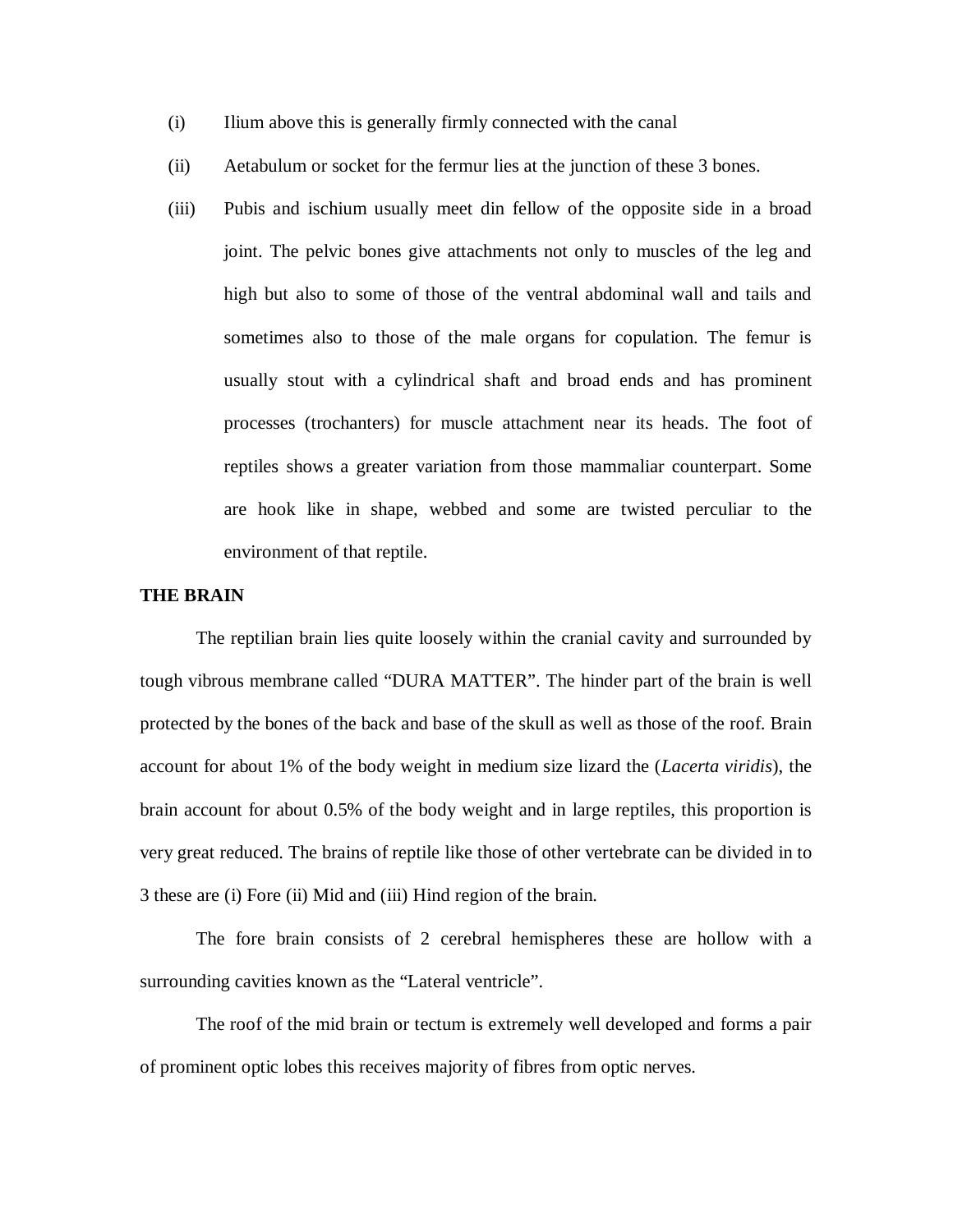The hind brain consists of small cerebellum devoid of lateral lobes and is mainly concerned with balance and maintenance of posture and that of medulla oblongata.

#### **THE EYES**

The eyes of reptiles are usually well developed and plays an important role in dir adaptation. The eyes colour mainly due to pigmentation of the iris and is often bright, yellow or reddish. In some cases, the colour of the eyes lend itself to a general camoflag pattern e.g. cameleon. The retina may contain both rods and comes of various types.

In some reptiles, comes are only the field of the 2 eyes in mart reptiles overlap to some extent giving a degree of binocular vision of the 2 eyelids the lower is larger and more mobile. There is usually a third eyelid called "NICTITATING MEMBRANE" at the front of the eye this is more or less transparent and can sweep backward very rapidly across the cornea functioning for cleaning and lubricating the eye surface.

#### **THE BLOOD AND LYMPHATIC SYSTEM**

The reptilian heart posses to separate auricles and a ventricle this is usually incompletely divided by a septum. The pulmonary vein carrying oxygenated blood from the lungs and it enters the left auricle. The anterior venae cavae and posterior venca cava returning deoxygenated blood from the systemic circulation convey blood to the small sinus venosus this opens into and right autricle. It is a characteristics feature of all living reptiles, there are 3 separate arterial trunks are given off from the ventricle.

In reptiles, other than crocodiles the main interventricular septum lies in the horizontal plane rather than the vertical plane and partly divides the ventricle into dorsal and ventral cavities.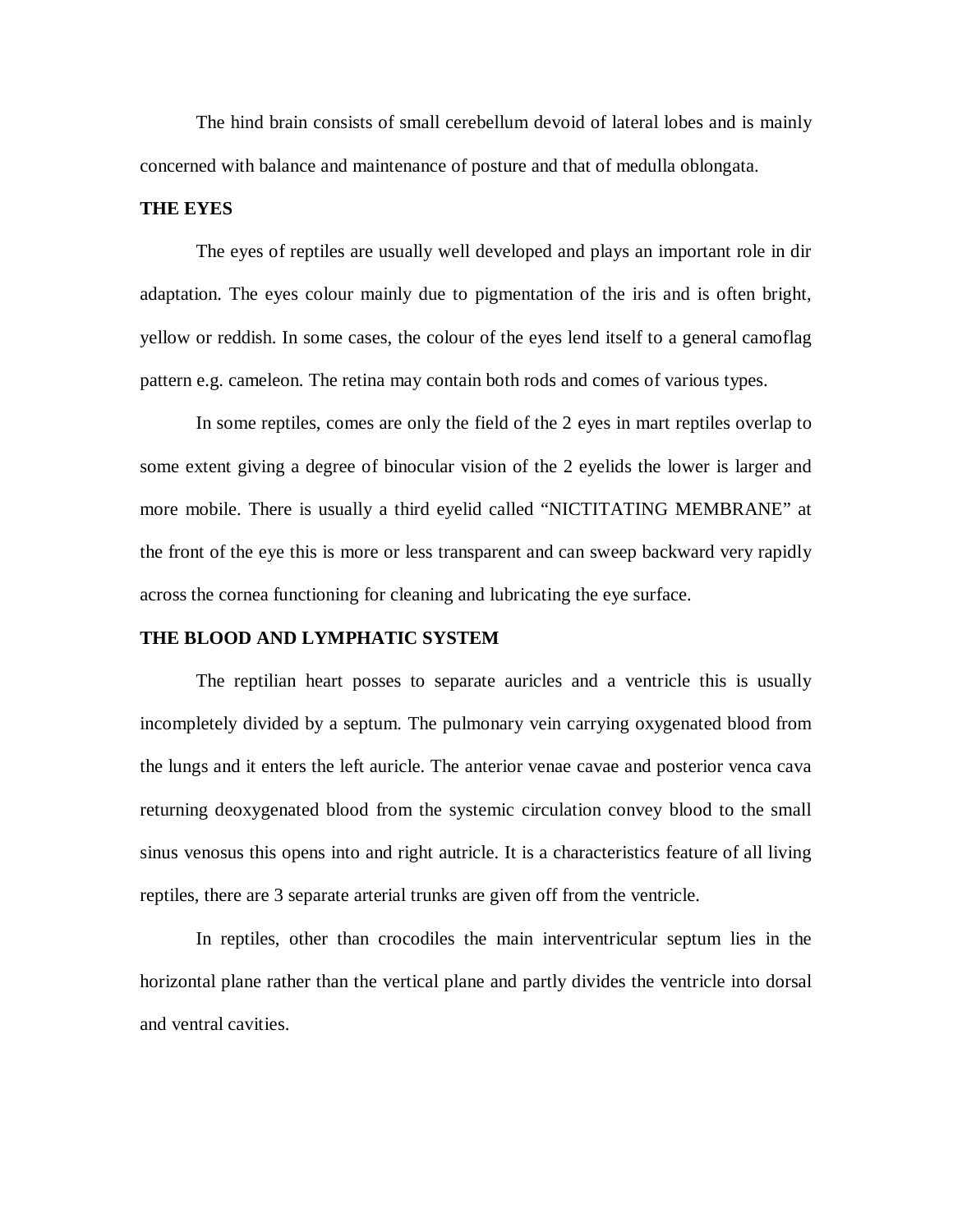The red blood cells of adult reptile are oval and nucleated and they are more numerous than the white blood cell.

Lymphatic vessels are present in reptiles and there are usually paired lymph heart with contractile walls in the pelvic region.

## **EXCRETORY ORGANS AND EXCRETION**

The kidneys are partly developed from the posterior of the 3 kidney primordial in the embryo and called "METAREPHROS".

In certain lizards and snakes, the kidney tubules show an interesting difference. The kidney ducts or ureters open into the cloaca and often having a common opening with vasa differentia this may be raised up into a small urogenital papilla on the dorsal cloaca wall.

A urinary bladder is present in sphenodon, turtles and lizards. It is usually opens into the ventral wall of the anterior part of the cloaca and has no direct connection with the ureters, the urine has to traverse or pass through the cloaca in other to enter or leave it.

Lizards and snakes were formally believed to excrete the waste product of dir nitrogenous metabolism almost entirely in the form of uric acids and its salt. The uric acid is passed as a whitish semi-solid mass a characteristics reptilian dropping. At times, tortoise or tortoises like other chelonians can produce a liquid urine. In reptiles the product of urinary excretion may mingle in the cloaca with the faeces derived mainly from undigested remains of the food. However, urine and faeces may also be passed on separate occasion.

#### **REPRODUCTION AND EMBRYONIC DEVELOPMENT**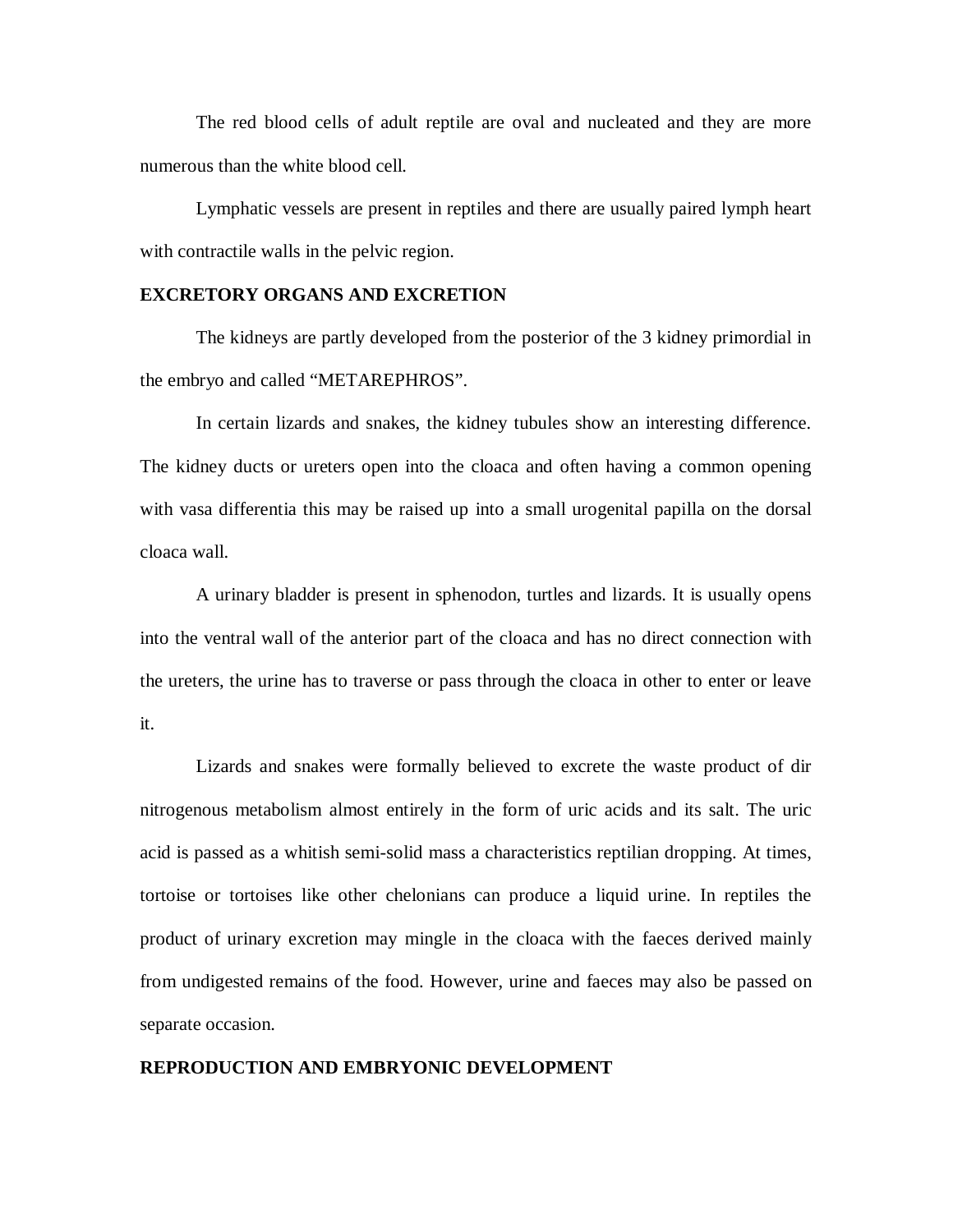The goands (testes or ovarics) are situated inside the abdominal cavity and may lie at different levels on the two sides of the body attached and each testis is the "epididymis" through the tubules called vasa differentia of the sperms pass before enter the vas difference and carry them now to the cloaca.

In modern reptiles except sphenodons the male always posses some form of intromittent organ like penis but the structure differs but the structure widely among different groups. It seem likely that the difference is absent in primitive reptiles. The oviducts in the female are always separate and do not fuse caudally in the midline to form a single utherus and vagina as in most mammals. Fertilization takes place in the upper plant of the oviduct. As in many vertebrate, the reproductive organs go through a circle of seasonal changes these are evoked (cause) by the activity of endocrine gland such as the pituitary glands and also influence by environmental factors especially temperature, light and possible food supply. In temperature regions, reptiles usually breed once a year, fertilization taking place in the spring and the young appears towards the end of summer.

Most modern reptiles lay eggs and is suppose that it is the most of reproduction in primitive reptiles (early). Many snakes and lizard however are viviparous retaining the eggs within the oviduct until the young are ready and be born. The term ovoviviparous is often apply to this type of reproduction in cases where the egg are large and yolky as in reptiles and this distinguishes it from the viviparity of mammals where the eggs are small and the embryo dependent on the placenta nutrition. The eggs of reptiles vary greatly in size and the shape they may be nearly round, oval or elongated and are usually whitish and are laid on land in sheltered situation such as land in sheltered situations such as crevies, among leaves or beneath the sand. In some cases nest is made.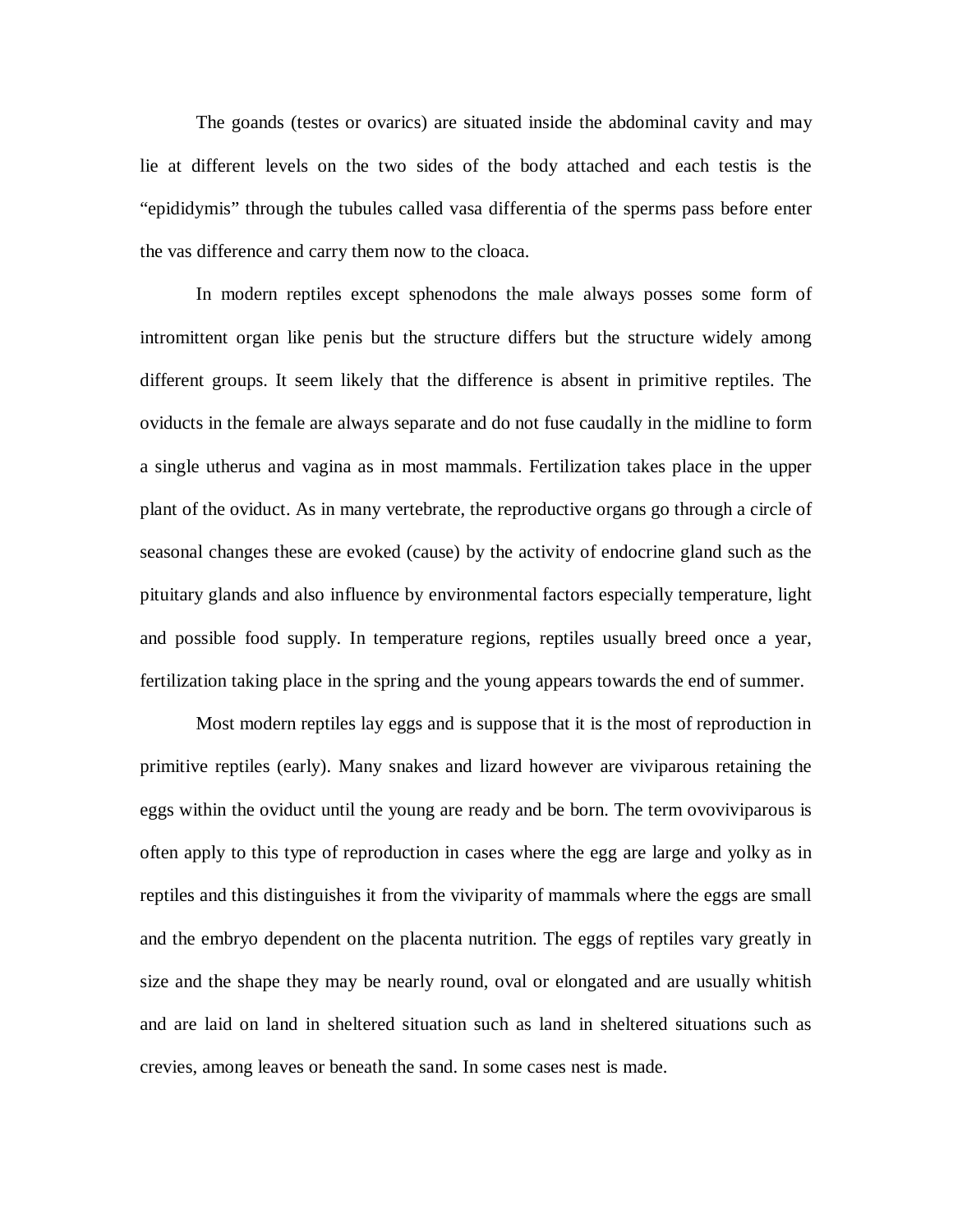#### **TEMPERATURE REGULATION AND ACTIVITY**

Heat is produced as a bye product of many metabolic processes and is likely by controlling the amount of the heat this is lost that mammals such as man are able to maintain their body at a constant temperature. The metabolic rate of reptile is lower than that of bird and mammals and so leaser heat is generated in dir body. Not only do reptiles produce lesser heat but what they do produce is more easily lost since they don't have sulating coat or fur or feather and are not able to raise their temperature by any special means like shivering and so they are too large extent depend on external source of heat that may be provided by sun rays, metal bodies, warm ground, for this reason, reptiles are known as "ECTODERMIS".

While reptiles require a fairly high environmental temperature to maintain them in dir active state, they are very susceptible to overheating and sometimes may be killed when dir temperature rise to a level only a few degrees above that dir body could regulate. Many times, they undergo hibernation in case of discomfort. Although, reptiles have little power of maintaining dir body over long period of temperature under natural conditions. They tend to behave is such a way as to ensure that their body temperature remain within a certain optimum range this is called "ECCRITIC TEMPERATURE". Preferably about  $33^{\circ}$ C but sometimes body temperature can be raised to some extent by basking on the surface or retain dir metabolic heat.

#### **ECOLOGY**

**NB.** Reptiles in captivity may not behave as reptiles in natural settings because their diet and taste will change, behaviour and adapt to the environment they found themselves.

#### **CLASSIFICATION OF REPTILES**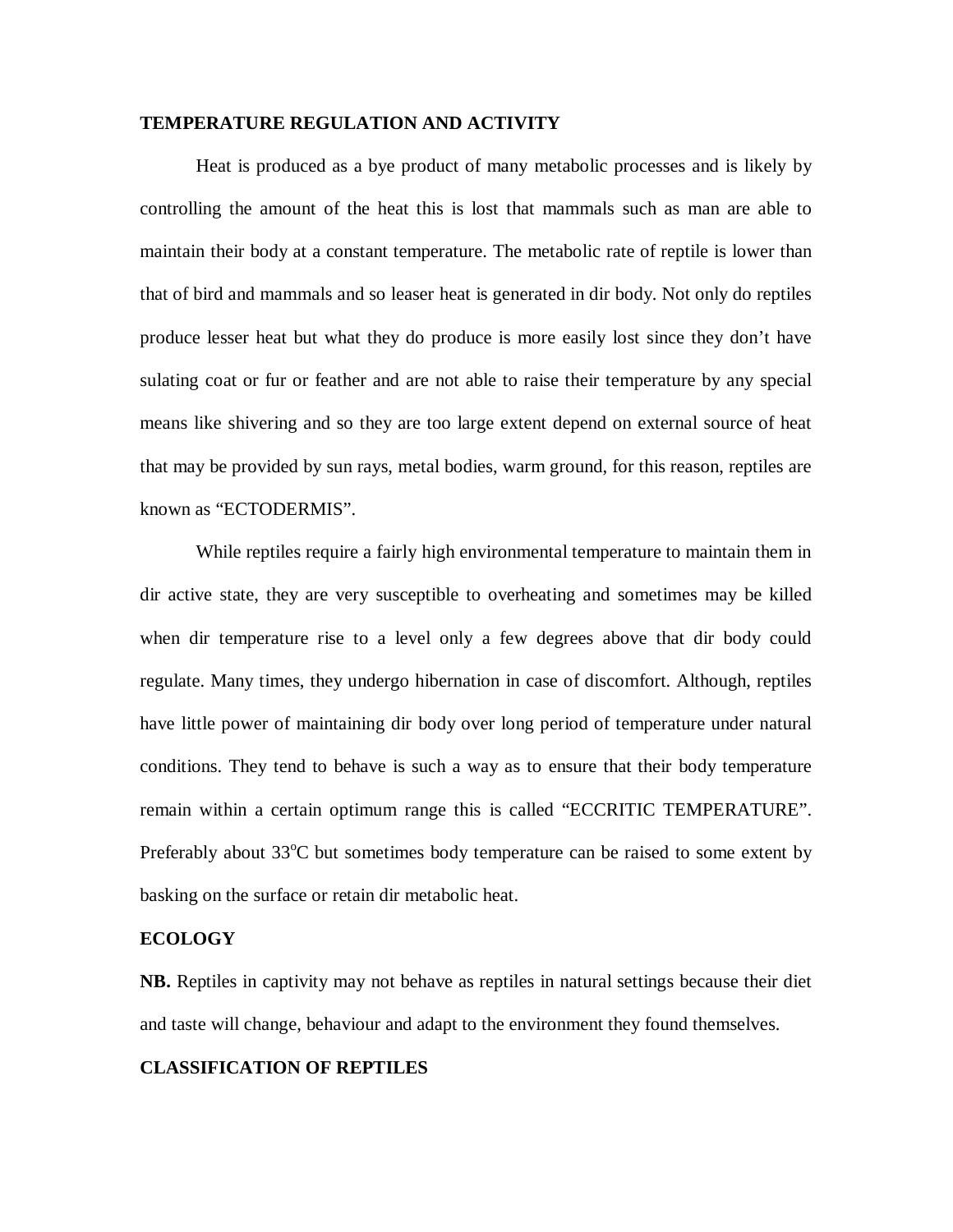Reptiles are animals with the class reptilian with four living orders. The four living orders are:-

- 1. Crocodilae (crocodiles, caimans, alligators, gavials and we have 23 species in this order.
- 2. Sphenodontia:- These are tuataras, from Newzealand, we have 2 spps. of tuataras.
- 3. Squamata (lizards, snakes, worm lizards they are called Amphibaenians) skinks, gecko e.t.c. They are to about 7,900 spps. of squamates.
- 4. Testildiness (Tortoise and Turtles), they have about 300 species.

## **GENERAL CLASSIFICATION**

### **Assignment**

Get only 2 amphibians or reptiles each and do the measurement of their head, arm, total body, Neck length, weight. Use formalyne, ethanol or methanol for preservation. Compare their name, botanical name etc.

## **AMPHIBIANS**

Amphibians are animal that live in water i.e. Aquatic. Some are semi-aquatic.

Class is called "Amphibian class"

They have 3 living orders are:-

- 1. Orders:- Anura (frogs with 48 families. Among the families we have;
	- Bufonidae
	- Ranidae
	- Pipidae
	- Hylidae
- 2. Order:- Caudata/urodela (Tailed animals e.g. salamanda, Newts